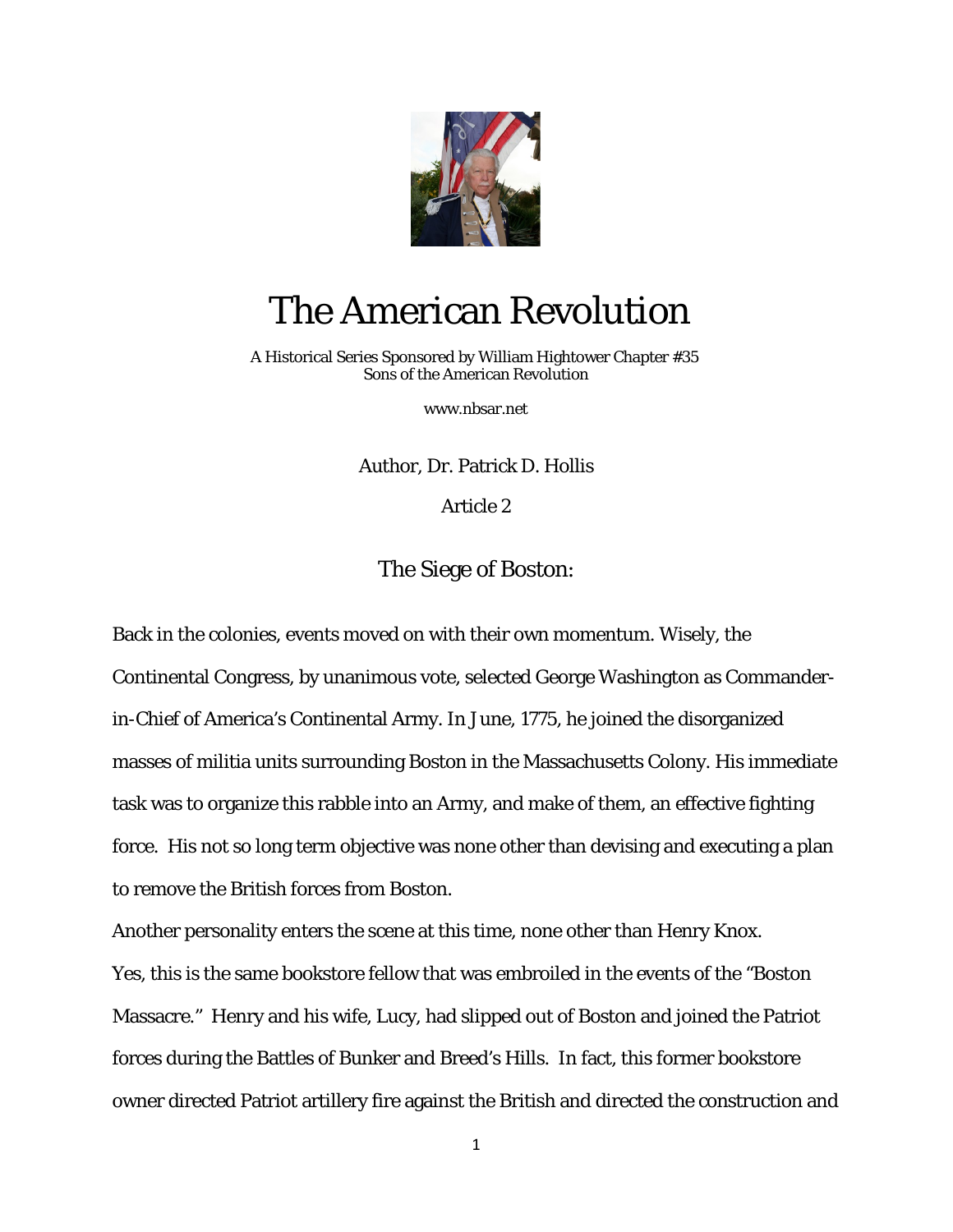fortification of Patriot trenches. His engineering and leadership skills became evident to all.

Upon General Washington's arrival in July, 1775 at Boston, he went on an inspection tour of the battleground. His first order was to find and bring to him the man responsible for the trench network and cannon emplacements. When the two men met, it was immediate friendship and professional companionship, which would last for a lifetime. Henry Knox confided in General Washington what he knew about Ethan Allen's accomplishments in the *New Hampshire Grants,* and the strategic value of the cannons and ammunitions at Fort Ticonderoga. Knox suggested that he was the very man to lead an expedition to Fort Ticonderoga, and to retrieve those greatly needed war assets. Washington made Knox a Colonel in the Continental Army, and assigned him to that very task.

On 5 December 1775 Knox and his men commenced their return journey from Fort Ticonderoga in what was to become known as the "Nobel Train of Artillery." They hauled, by ox-drawn wooden sleds, some 60 tons of cannon and armaments across 300 miles of ice-covered rivers and snow-draped Berkshire Mountains to the Boston siege encampments of General Washington. This unbelievable feat could not have been performed at any other time of year, as wagons would have been swallowed by spring and summer mud.

This "Nobel Train of Artillery" arrived on General Washington's doorstep 27 January 1776, and this logistic feat of Knox was regarded as one of the most stupendous of the entire war. As a tourist, you may travel in the states of New York and Massachusetts down the plaque decorated highway, which marks the Henry Knox Trail and see the countryside for yourself. As for General Washington, the solution to his big,

2